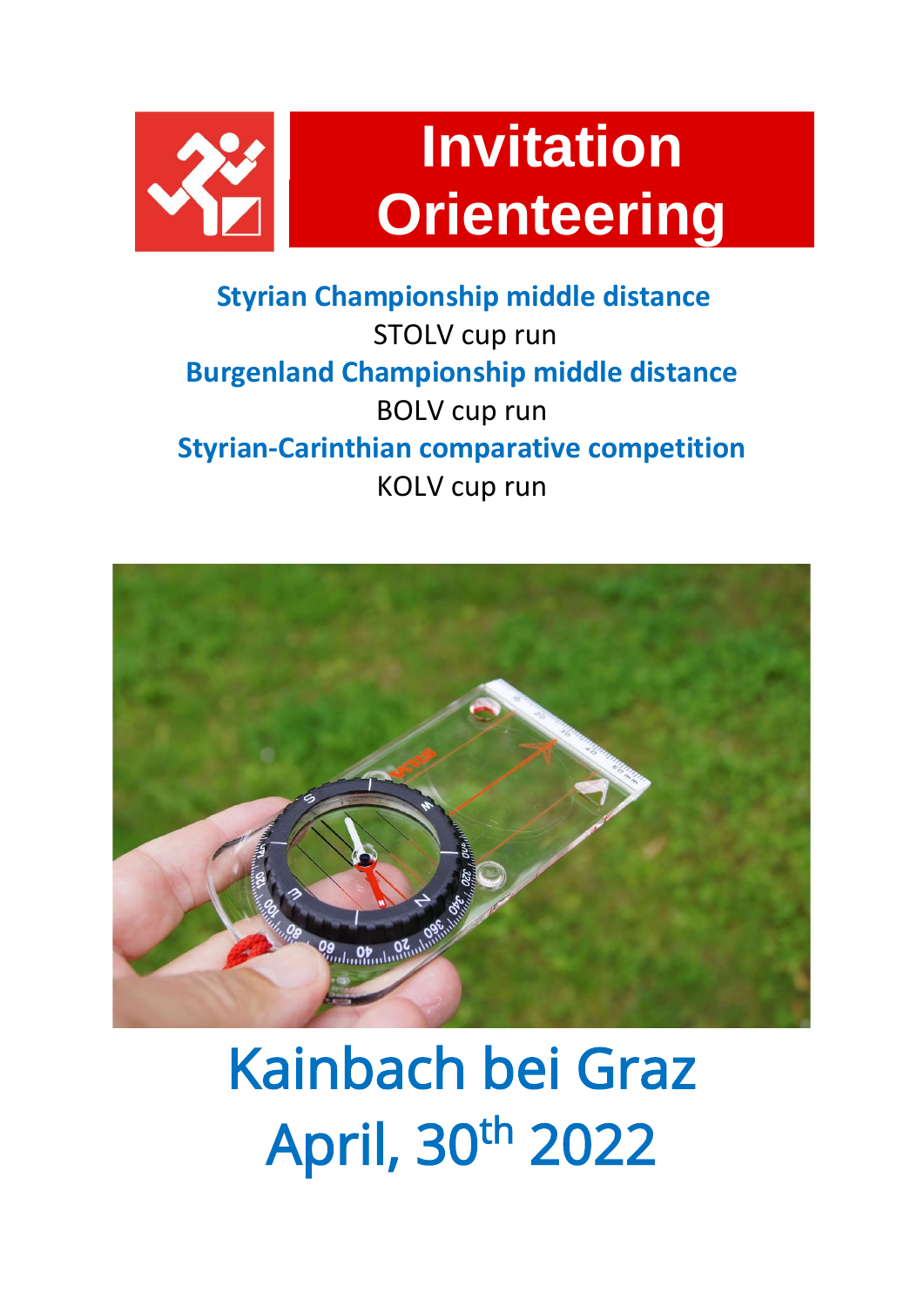| <b>ORGANISATION</b>          | <b>General Information</b>                                                                                                                          |
|------------------------------|-----------------------------------------------------------------------------------------------------------------------------------------------------|
| Hosted by                    | Steirischer Orientierunglaufverband STOLV                                                                                                           |
|                              | Kärntner Orientierungslaufverband KOLV                                                                                                              |
|                              | Burgenländischer Orientierungslaufverband BOLV                                                                                                      |
| Organized by                 | Sportunion Schöckl Orienteering Graz                                                                                                                |
| <b>Organizing committee</b>  | Event director: Hannes Pacher                                                                                                                       |
|                              | Organizer: Martina u. Thomas Aigmüller, Irene u. Markus Greiner<br>Course setter: Flora Aigmüller, Gustav Greiner<br>Results: Christopher Immervoll |
|                              | Competition center: Martina Aigmüller, Christopher Immervoll                                                                                        |
|                              | Covid-19 officer: Thomas Aigmüller                                                                                                                  |
| Map                          | Kainbach-Sportanlage, revised 2022                                                                                                                  |
|                              | Scale 1:7500<br>Mapping: Outdoor Orienteering, Mathias Peter                                                                                        |
| <b>Competition center</b>    | Kainbach bei Graz, Soccer field Union JSV Ries-Kainbach                                                                                             |
|                              | Ragnitzstraße 338, 8047 Kainbach bei Graz<br>GPS: 47.083994, 15.532258                                                                              |
|                              | WCs provided at the competition center                                                                                                              |
| Schedule                     | Competition center opens at 12:00                                                                                                                   |
|                              | first start: 13:00<br>last start: 14:00                                                                                                             |
| <b>Getting there/Parking</b> | By public transport: Bus line 58 from the train station to final<br>stop Ragnitz, a 2 km walk from there                                            |
|                              | Bike route: from downtown Graz to the competition center                                                                                            |
|                              | Parking at the competition center                                                                                                                   |
| <b>Entries</b>               | Entry deadline: 23.04.2022, 23:59                                                                                                                   |
|                              | Entries can only be made on www.oefol.at/anne.                                                                                                      |
|                              | Indicate last name, first name, year of birth, category, SI chip<br>number, club.                                                                   |
|                              | Payments must be made according to the entry deadline!                                                                                              |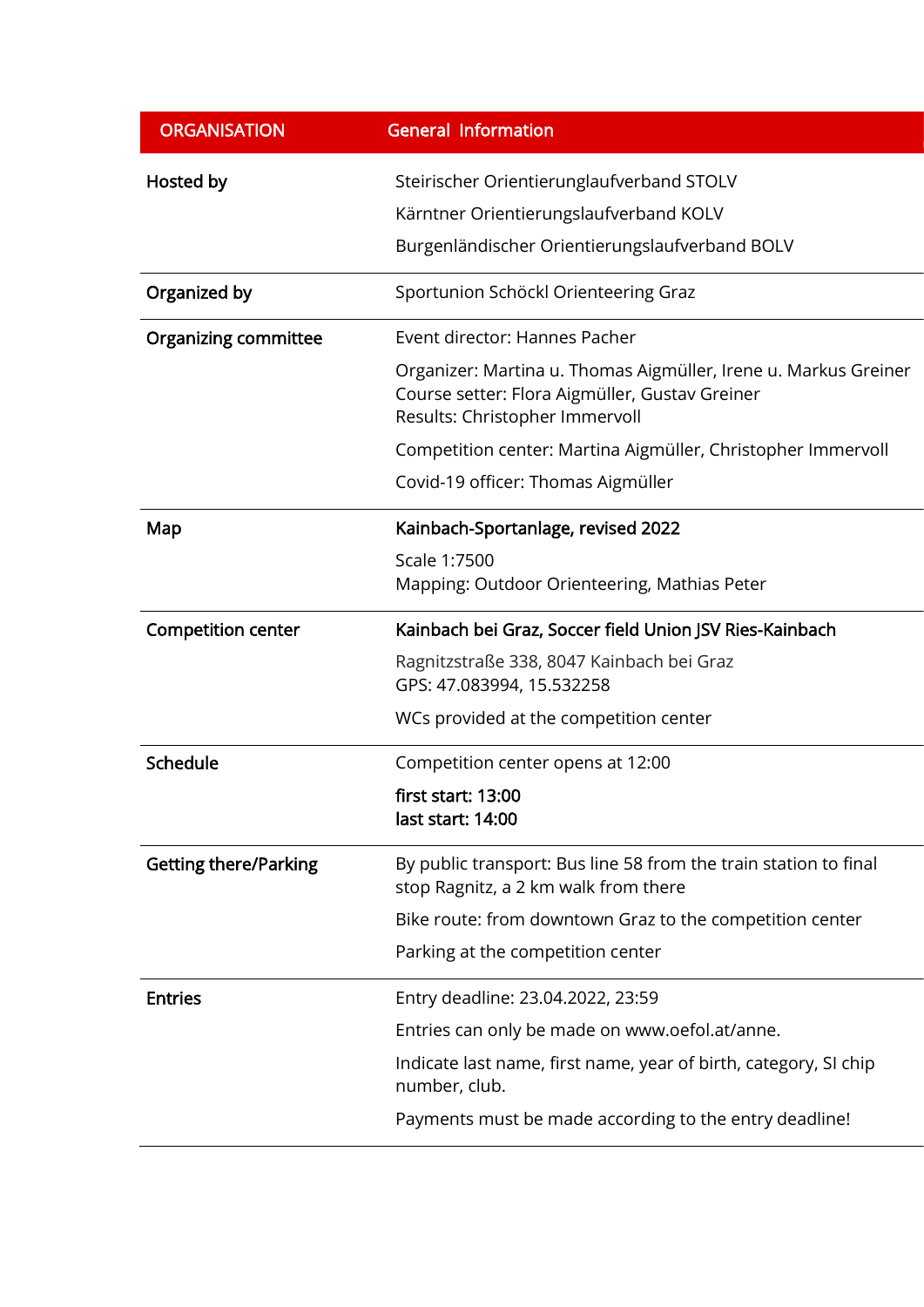|                        | Registration after entry deadline will only be accepted in open and<br>beginner classes by mail (anmeldung@suso-club.at) and on<br>competition day until first start.                                                                                                                                                                                   |
|------------------------|---------------------------------------------------------------------------------------------------------------------------------------------------------------------------------------------------------------------------------------------------------------------------------------------------------------------------------------------------------|
| <b>Entry fees</b>      | Children and youths up to 18 and Beginner: $\epsilon$ 6,00                                                                                                                                                                                                                                                                                              |
|                        | Adults from 19 and Open: €13,00                                                                                                                                                                                                                                                                                                                         |
| <b>Classes</b>         | <b>Championship classes:</b> D/H -10 (K), D/H -12 (B, St, K), D/H -14 (B, St,<br>K), D/H 16 (K), D/H 15-18 (B, St), D/H 19A (B, St, K), D/H 19B (St), D/H<br>Hobby (K), D/H 35- (K), D/H 40- (B, St), D/H 45- (K), D/H 50 (St), D/H<br>55- (K), D/H 60- (B, St), D 65- (K), H 65- (B, K), H70- (St)<br>Open classes:<br>Open short, Open long, Beginner |
| Who may enter          | Only ÖFOL members can enter in the championship classes.                                                                                                                                                                                                                                                                                                |
|                        | All runners can enter in Open and Beginner classes.                                                                                                                                                                                                                                                                                                     |
| <b>Start list</b>      | The start list will be published no later than Thursday before<br>the event.                                                                                                                                                                                                                                                                            |
| <b>Banking details</b> | Sportunion Schöckl Orienteering<br>Raiffeisenbank Graz-Nord<br>IBAN: AT11 3837 7000 0417 4405<br>RZSTAT2G377                                                                                                                                                                                                                                            |
| <b>Course lenghts</b>  | Runners' information and course lengths will be published no later<br>than Saturday before the event on www.oefol.at/anne.                                                                                                                                                                                                                              |
| Prize giving           | Directly after the competition by the hosting federations at the<br>competition center.                                                                                                                                                                                                                                                                 |
|                        | No prizes in open and beginner classes.                                                                                                                                                                                                                                                                                                                 |
| Food and drinks        | Snacks are available at the buffet of JSV Ries-Kainbach.                                                                                                                                                                                                                                                                                                |
|                        | No drinks at start and finish.                                                                                                                                                                                                                                                                                                                          |
| Up-to-date information | All information (invitation, runners' information, start list,<br>results) will be published on www.oefol.at/anne                                                                                                                                                                                                                                       |